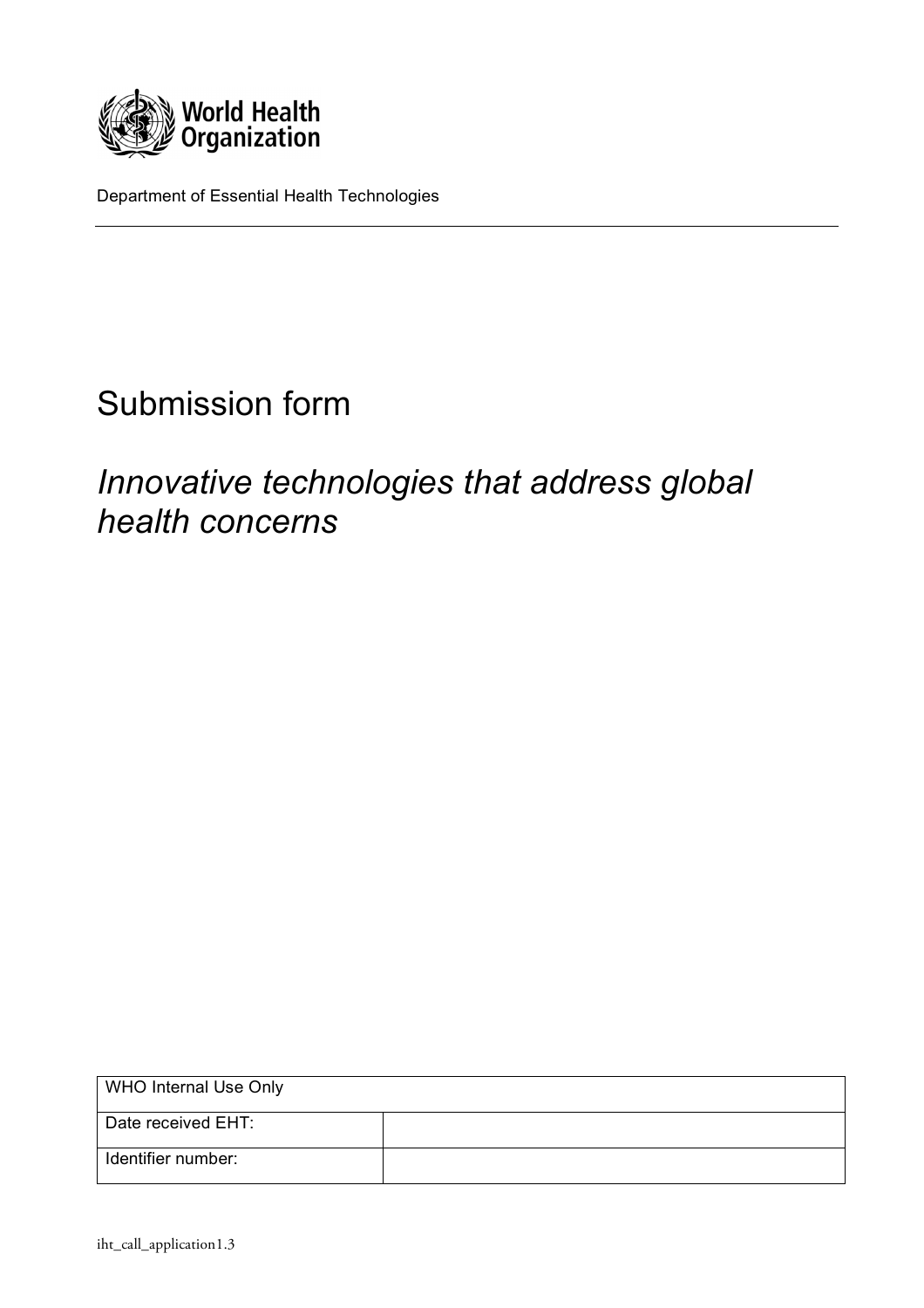# **1. Applicant Information1**

| 1.1.                    | Name                                                                                                                                                                         |                      | David B. Graves                                                                       |
|-------------------------|------------------------------------------------------------------------------------------------------------------------------------------------------------------------------|----------------------|---------------------------------------------------------------------------------------|
| 1.2.                    | Title                                                                                                                                                                        |                      | Professor                                                                             |
| 1.3.                    | E-mail address                                                                                                                                                               |                      | graves@berkeley.edu                                                                   |
| 1.4.                    | Telephone                                                                                                                                                                    |                      | 510-642-2214; 925-639-7020                                                            |
| 1.5.                    | Affiliated with: (indicate name of company,<br>institution, university, government, non-profit<br>organization or individual). Include details of<br>division or department. |                      | University of California at Berkeley,<br><b>Department of Chemical</b><br>Engineering |
| 1.6.                    | Website (if available)                                                                                                                                                       |                      | http://graves-lab.cchem.berkeley.edu/                                                 |
| 1.7.<br>Mailing address |                                                                                                                                                                              | Street Name and No.: | 201 Gilman Hall, UC Berkeley                                                          |
|                         |                                                                                                                                                                              | City:                | Berkeley, CA                                                                          |
|                         |                                                                                                                                                                              | Postcode:            | 94549                                                                                 |
|                         |                                                                                                                                                                              | Country:             | <b>USA</b>                                                                            |
| 1.8.                    | Title of innovative technology                                                                                                                                               |                      | <b>Ambient Gas Plasma for Antisepsis</b>                                              |

Partners:

 $\overline{a}$ 

Prof. Gregor Morfill, gem@mpe.mpg.de Max-Planck-Institut für extraterrestrische Physik Giessenbachstrasse 85748 Garching, GERMANY Tel.: +49 89 30 000 3567

Prof. Mark J. Kushner mjkush@umich.edu University of Michigan

 $1$  The applicant refers to the person responsible for submitting the application as an individual or on behalf of a company, institution, university, government or non-profit organization.

| <b>WHO Internal Use Only</b> |  |
|------------------------------|--|
| Identifier number:           |  |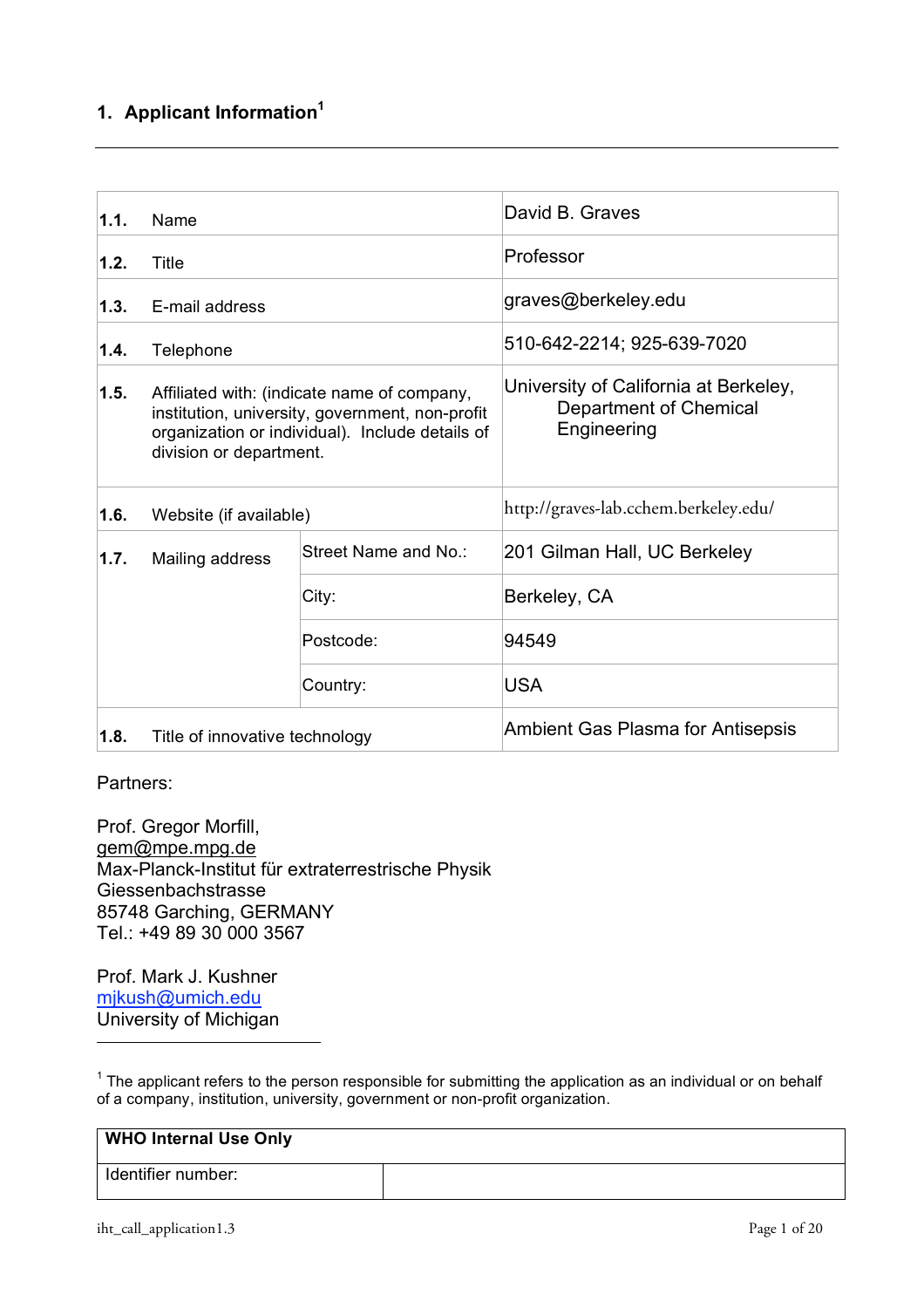1301 Beal Ave. Ann Arbor, MI 48109-2122 USA Tel: 1-734-647-8148

| <b>WHO Internal Use Only</b> |  |
|------------------------------|--|
| Identifier number:           |  |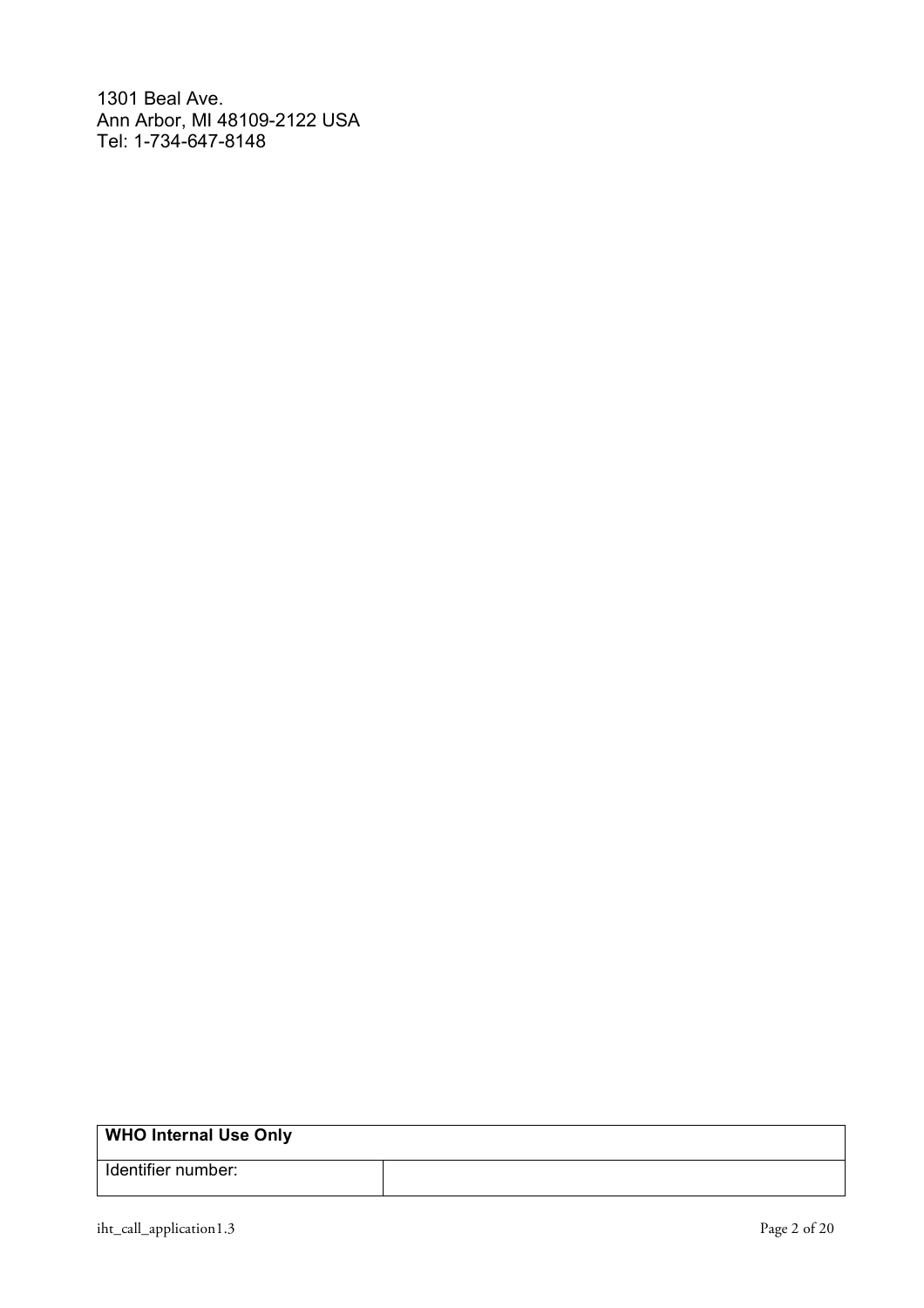# **Terms, Conditions and Disclaimers**

WHO reserves the right not to select any application or to annul the solicitation process at any time, without thereby incurring any liability or any obligation to inform the applicants of the grounds for the WHO's action. WHO reserves the right, at any time during the solicitation process, to modify the scope of the call. At any step in the evaluation process, WHO reserves the right to issue an amendment to the call detailing the change to only those applicants who have not been officially eliminated at that point in time. Applications will be evaluated by WHO, in collaboration with partner experts and institutions, in its sole discretion, taking into account the criteria outlined above. There is no obligation by WHO to reveal, or discuss with any applicant, how a submission was assessed, or to provide any other information relative to the selection process.

Incomplete applications and applications submitted after the deadline will, in principle, be disregarded, unless WHO in its sole discretion, decides otherwise in respect of such incomplete or late application. WHO may request applicants to submit complementary or additional information as a condition for consideration. Any possible requests to submit complementary information and/or to submit a more detailed application, as well as any discussions ensuing there from, will be exploratory only, and do not mean that the applicant concerned will be selected.

WHO will not be held to offer applicants any explanation or justification as to why their application has been rejected and/or why they have not been selected. The list of selected applications will not necessarily be made public as such. The submission of applications, the subsequent selection process and outcome of the selection process will not be subject to any claim of any kind whatsoever, or appeal. Each applicant will be notified in writing by WHO (by e-mail) whether or not the submission has been selected.

Any and all costs and expenses incurred in relation to, or ensuing from, the submission of an application (including the possible complementary information and/or a more detailed application, if so requested by WHO) will not be subject to claims for financial compensation of any kind whatsoever.

WHO does not warrant that any medical devices, innovations, concepts or products that may be used, identified or otherwise developed from selected applications will be successfully commercialized in target countries, or that WHO will finance or otherwise support the development or commercialization of any product. By selecting applications, WHO will not be held to endorse any product but will solely aim at drawing stakeholders' attention to innovative technologies, either existing or under development, with a view to furthering development and availability of, and access to, such innovative health technologies.

The mention of specific companies or of certain manufacturers' products at any stage of the selection process or subsequently will not imply that they are endorsed or recommended by WHO in preference to others of a similar nature that are not mentioned, nor that they have been found to be safe and efficacious.

Without WHO's prior written approval, selected applicants shall not, in any statement of an advertising or promotional nature, refer to their selection under this call for innovative technologies. In no case shall selected applicants use the name or the emblem of the World Health Organization, or any abbreviation thereof, in relation to their business or otherwise. The same applies to all applicants during the selection process and thereafter.

| <b>WHO Internal Use Only</b> |  |
|------------------------------|--|
| Identifier number:           |  |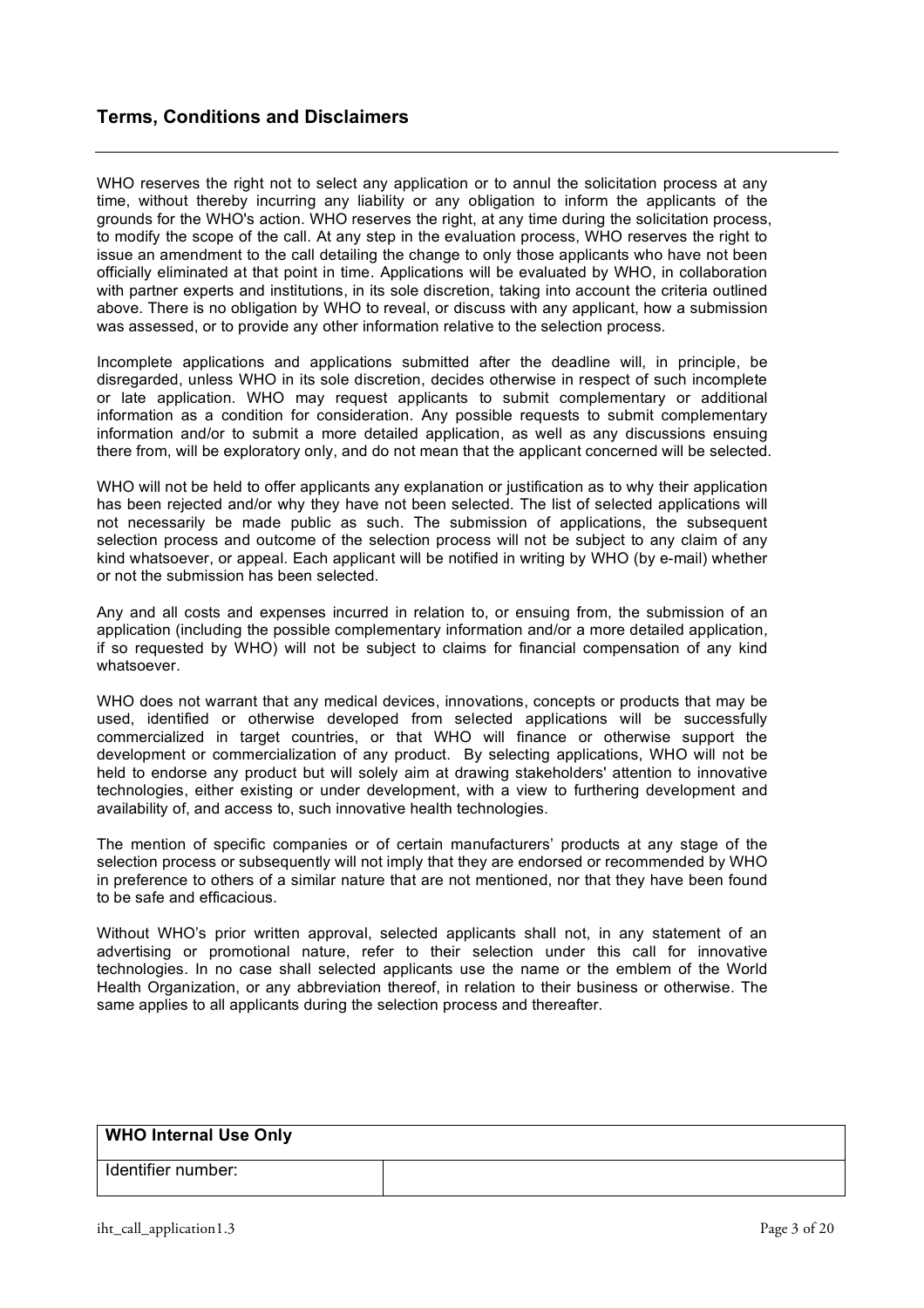#### **Certification**

Signature of the applicant or the organization's authorized representative to confirm that:

The applicant accepts that the use of the WHO logo and/or name is only allowed with prior written permission from WHO.

All of the information in the application is current and correct.

The applicant certifies that it owns all the intellectual property rights of the product disclosed and related to its use.

| Name: | David B. Graves          | Title: | Professor                    |
|-------|--------------------------|--------|------------------------------|
|       | Signature: While B. Cour |        | Date: $\sqrt{a}$ . $19.2010$ |

The application form should be completed in English and e-mailed as a PDF document to:

#### medicaldevices@who.int

Receipt of applications will be confirmed by e-mail. The deadline for submission is 31 January 2010.

#### **WHO Internal Use Only**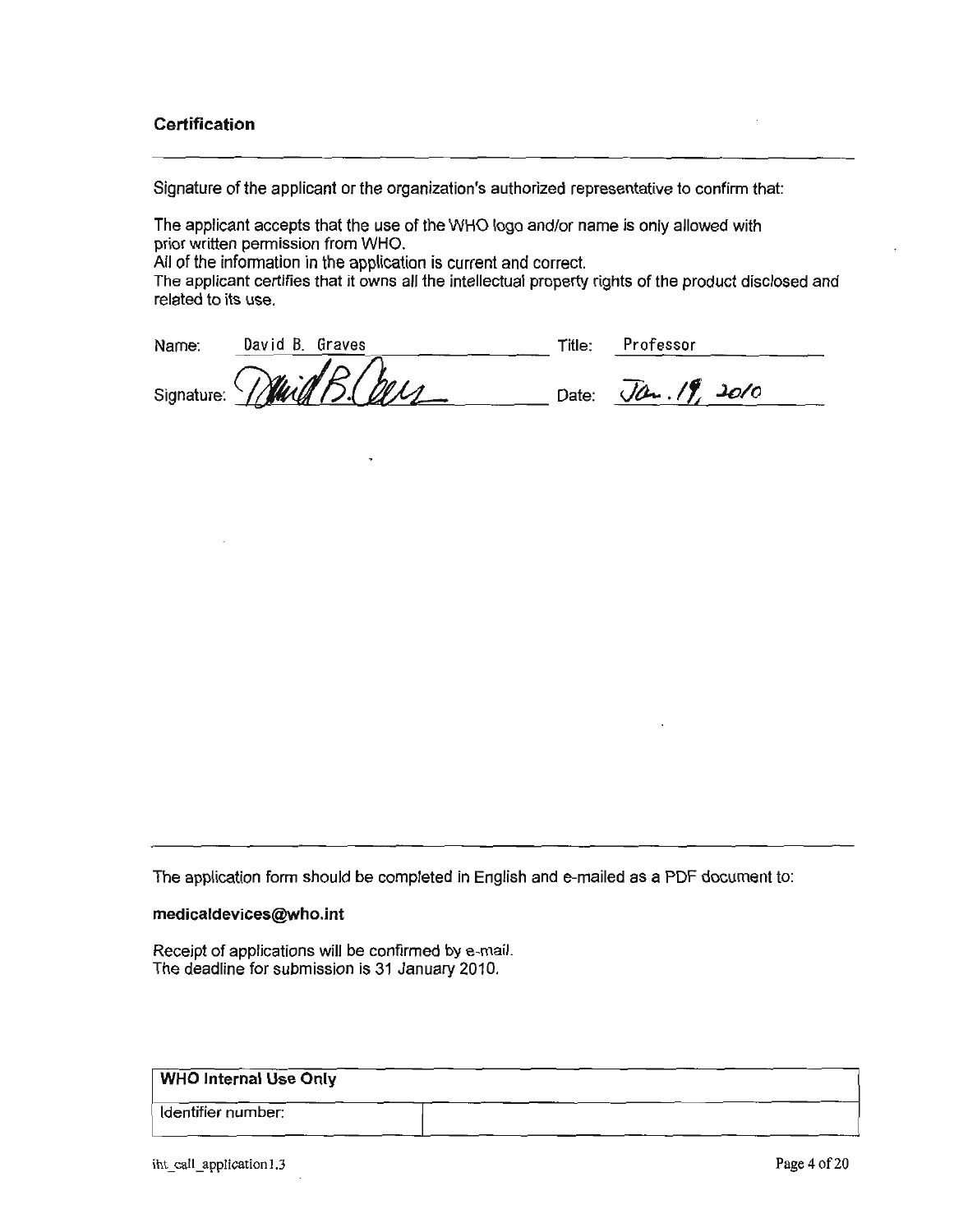# **2. Summary of application**

### **2.2 Please provide a summary of the health problem to be addressed and the proposed solution. Please do not disclose your or your institution's identity. (2000 characters maximum)**

Bacterial, fungal and viral infections are serious health problems throughout the developing world. Lower respiratory infections, diarrheal disease, neonatal infections and infant/child mortality are linked to such infections. In hospitals and crowded situations, infection transmission occurs through personal and/or object-mediated contact. Antibiotic resistant bacteria are prevalent and virulent and anti-microbial resistance is implicated in infectious disease mortality. The cost and logistics of combating these infections with conventional means are sometimes prohibitive, particularly where refrigeration and reliable supply chains are absent. Recently, a set of antisepsis, disinfection and wound healing technologies have been demonstrated which utilize ambient gas plasmas (AGP). Ionized gas plasmas are well established in plasma displays and etching silicon microchips. Plasmas used for antisepsis/disinfection/wound healing applications operate near room temperature in air. AGP create a mixture of chemically active species that rapidly destroy microbial targets without harming mammalian cells/tissues. When AGP are sustained in air, a small fraction of molecules are converted to charged and neutral reactive oxygen species (ROS) and reactive nitrogen species (RNS) that are thought to be the dominant anti-microbial agents. Exposure to AGP can achieve bacterial reduction of  $10^5$  in  $\leq 10$  seconds and  $10^7$  in 30 seconds (in vitro) for E. coli (typical Gram-negative bacterium), Enterrococcus (Gram-positive bacterium), and Candida albicans (a commensal yeast). The technology offers significant potential advantages over soap and water, alcohol-based or antibiotic based skin hygiene approaches. No evidence of bacterial resistance was observed. AGP has also been shown to promote blood clotting and wound healing. AGP require only electricity in small amounts, so the need for refrigeration or a logistics chain for re-supply is eliminated.

#### **2.2 Please provide a generic summary of the health problem to be addressed and the proposed solution that may be made public. Please do not disclose your or your institution's identity or any confidential information in this section. (800 characters maximum)**

Bacterial, fungal and viral infections are a serious health problem throughout the developing world. Ambient (air) gas plasmas create a mixture of active chemical species that have been shown to rapidly destroy microbial targets in a way that does not harm skin or other mammalian cells and tissues. In addition to killing bacteria on skin and surfaces, the technology has been shown to promote blood clotting and wound healing. Hand-held plasma devices are inexpensive, effective, use very little electricity and no consumable chemicals. The technology is well suited to low- and middle-income country needs.

| WHO Internal Use Only |  |
|-----------------------|--|
| Identifier number:    |  |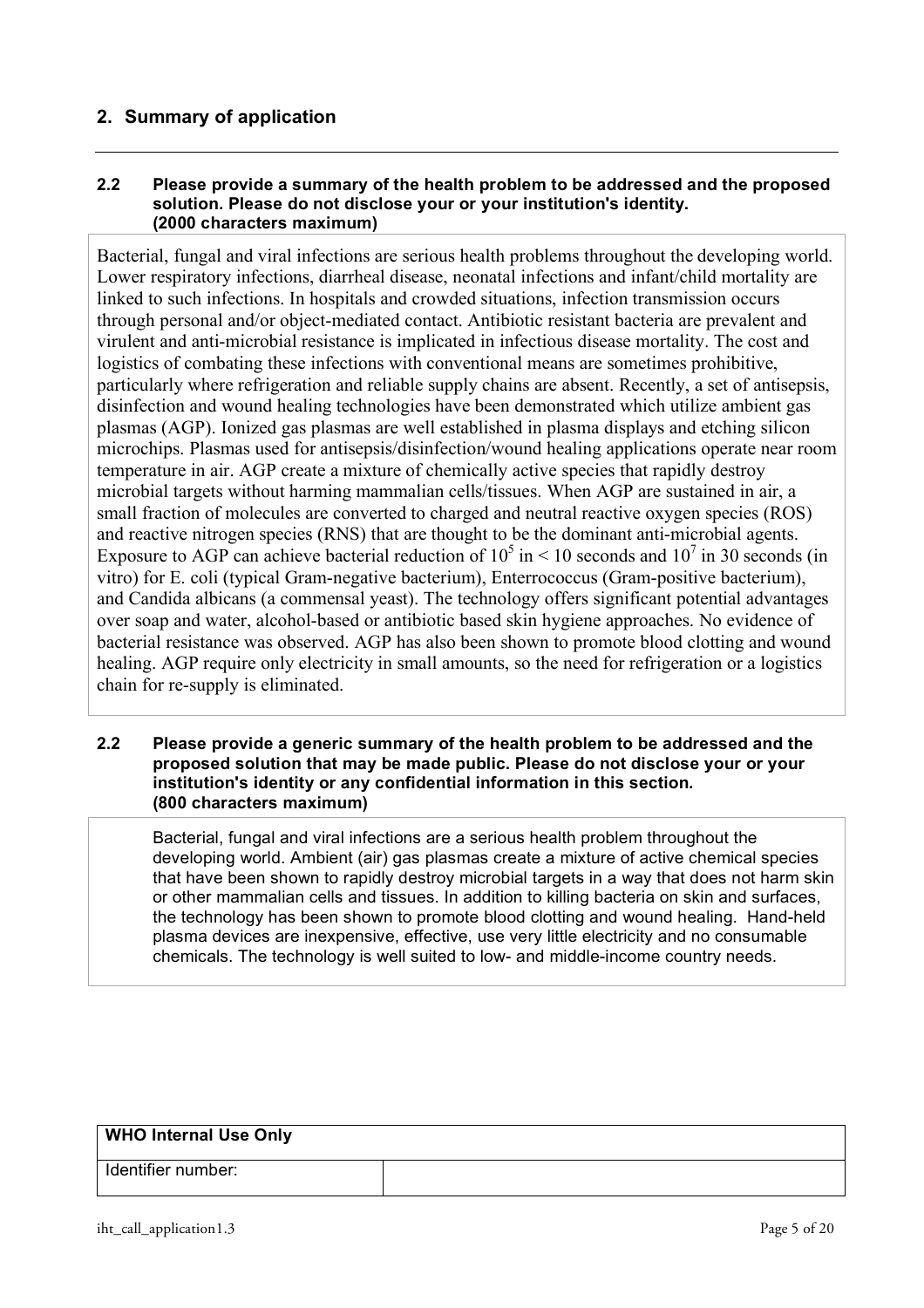# **3. Project characterization**

#### **3.1. Please select the appropriate product category.**

 $\Box$  Instruments  $\boxtimes$  Medical equipment  $\Box$  Implants  $\Box$  Disposables

 $\Box$  Software

 $\Box$  Assistive devices

 $\Box$  Other: Please describe

### **3.2. Please check which of the following applies.**

 $\boxtimes$  The product concept is novel.

 $\Box$  The product is an adaptation of an existing medical device for the low- and middle-income setting.

 $\Box$  The product is an adaptation of an existing non-health product for a health purpose.

□ Other: Please describe

## **3.3. To which health concern(s) does your project relate (check all that apply)?**

- $\boxtimes$  Lower respiratory infections  $\boxtimes$  Diarrhoeal diseases  $\Box$  HIV/AIDS  $\Box$  Malaria  $\Box$  Premature birth and low birth weight  $\boxtimes$  Neonatal infections
	- $\Box$  Birth asphyxia and birth trauma
	- $\Box$  Unipolar depressive disorders
	- $\Box$  Ischemic heart disease
	- $\Box$  Cerebrovascular disease
	- $\Box$  Tuberculosis
	- $\Box$  Road traffic accidents
	- $\Box$  Chronic obstructive pulmonary disease
	- $\Box$  Alcohol use disorders
	- $\Box$  Refractive errors
	- $\Box$  Maternal morbidity and mortality
	- $\boxtimes$  Infant and child (Under 5) mortality
	- $\Box$  Cancer
	- $\Box$  Disability

#### **WHO Internal Use Only**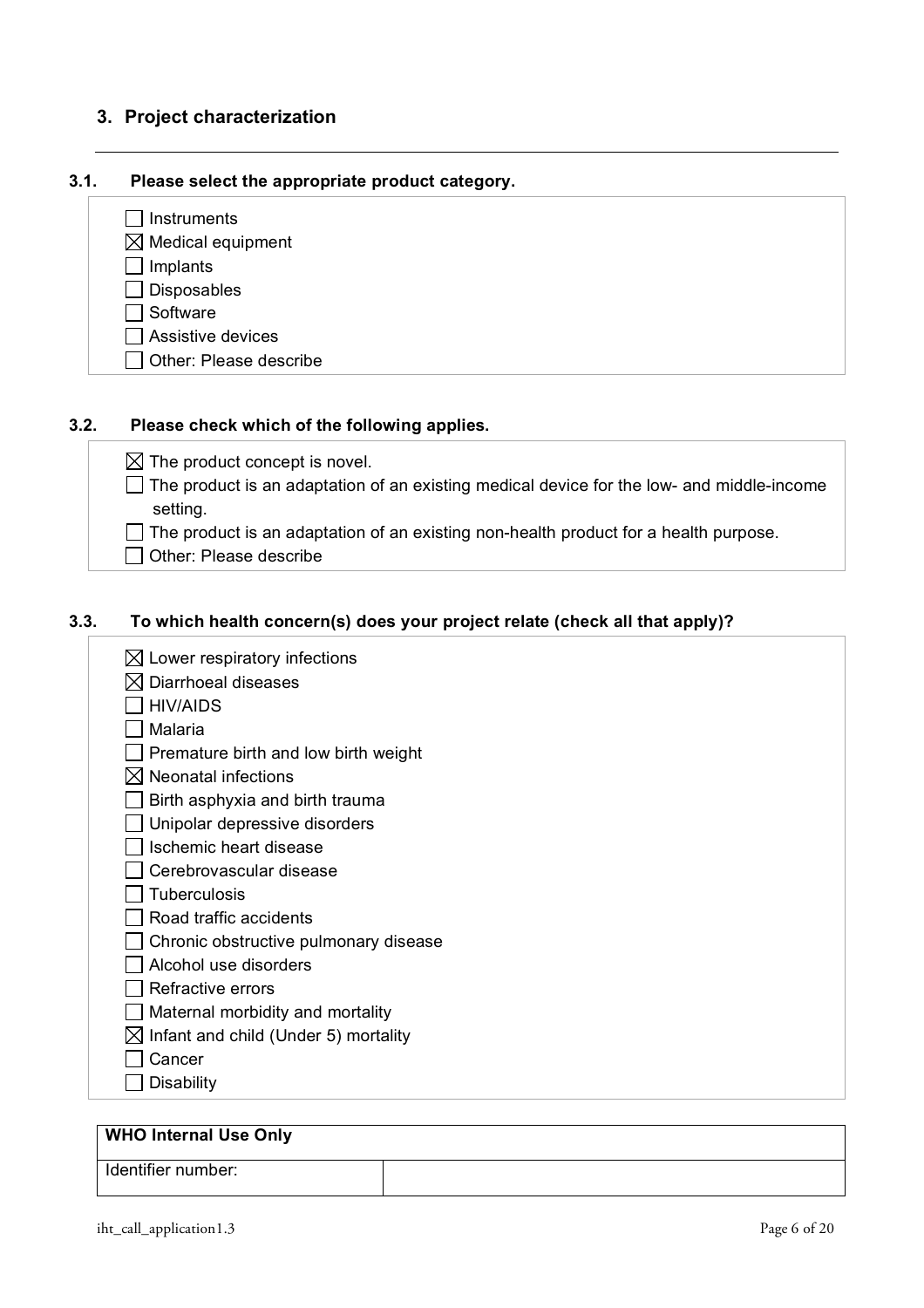# **3.4. Please indicate the development stage of your submission.**

 $\Box$  Commercialized (in high-income country/-ies)

 $\Box$  Ready to be commercialized

 $\Box$  Under development

 $\boxtimes$  Proof-of-concept stage

Other: Please describe

## **3.5. If your product is commercialized, please provide the following information.**

|    | a. When and where was it first commercialized?                                                                                          |
|----|-----------------------------------------------------------------------------------------------------------------------------------------|
|    | Please provide a list of countries where is it currently commercially available in Annex A.<br>Information provided in Annex A.         |
|    | b. Indicate in Annex B where regulatory conformity assessment has been undertaken if at all.<br>$\Box$ Information provided in Annex B. |
| c. | <b>Yes</b><br>Is a product manual available on the internet?<br>No<br>If yes, website address where manual can be found:                |
|    | If no, could a manual be provided if requested?<br>Yes<br>Nο                                                                            |
|    | If your product is not commercialized yet, please provide details on the stage of                                                       |

#### **If your product is not commercialized yet, please provide details on the stage of development (300 characters maximum). A diagram or drawing may be included as Annex.**

Prototype devices exist in our laboratories and other laboratories around the world. Efficacy and toxicity results (*in vitro*) have been published.

 $\boxtimes$  Diagram or drawing provided as Annex E.

## **3.6. The application of the technology is:**

| $\boxtimes$ Preventive                             |
|----------------------------------------------------|
| $\Box$ Screening                                   |
| $\Box$ Diagnostic                                  |
| $\boxtimes$ Therapeutic                            |
| $\Box$ Rehabilitative                              |
| Assistive                                          |
| $\Box$ A support technology to health technologies |
| Other: Please describe                             |

## **3.7. The technology is intended to be used:**

 $\boxtimes$  By the users applying it to themselves

 $\boxtimes$  In a health post or community center

# **WHO Internal Use Only**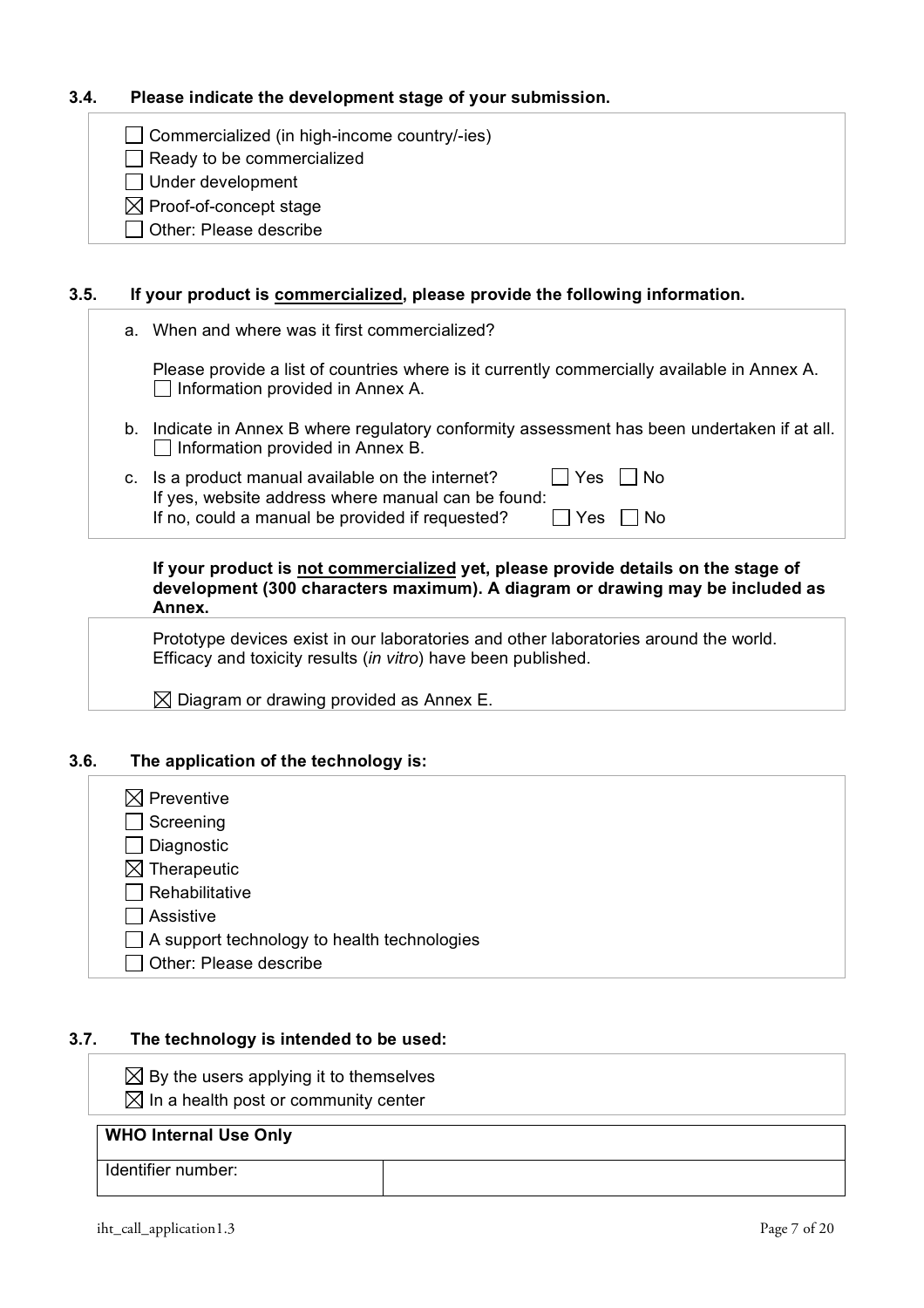# $\boxtimes$  In a health centre

 $\boxtimes$  In a district/general/rural hospital (internal medicine, obgyn, paediatrics and general surgery)

 $\boxtimes$  Provincial hospital (has more clinical specialties than the district or rural hospital, and also specialized diagnostic and treatment services)

 $\boxtimes$  Regional, specialized, tertiary care, or research hospital

 $\Box$  Other: Please describe

## **3.8. Describe how the technology is innovative.**

The handheld, portable ambient gas (air) plasma device for antisepsis, bleeding control and wound healing is a novel technology. It offers dramatic possibilities for reducing nosocomial infections; neonate cord infections; speeding wound healing; reducing excess bleeding after surgery; for burn wounds and other open-wound situations. The devices are inexpensive, simple, use no consumables and very small amounts of electrical power. Device manufacture and repair are simple and inexpensive. The technology is ideally suited to a developing world context.

# **3.9. Describe how the product is an improvement over existing technologies.**

Ambient air plasma antisepsis devices work much more rapidly and replace alcohol-based hand hygiene products and skin antisepsis compounds, such as chlorhexidine. The plasmas act on antibiotic-resistant bacteria. Devices can be used as a general skin antisepsis, surgical scrub, and a pre-operative skin preparation, as well as prior to the use of hypodermic needles or catheters. It can be used to control bleeding and to promote wound healing.

## **3.10. Please select the appropriate statement(s).**

- $\boxtimes$  The technology has not previously existed.
- $\Box$  The technology has not previously been made available in low- and middle-income countries.
- $\Box$  The technology is safer, and/or simpler to use than earlier solutions.
- $\Box$  The technology is more cost effective than previous technologies.

## **3.11.Describe the ownership of intellectual property (IP) of the technology including the role of third parties by ticking the appropriate box(es).**

 $\Box$  Patent(s) granted

X Patent(s) pending

Registered Trade Mark

 $\Box$  Design Right(s)

 $\Box$  Copy right(s)

# **WHO Internal Use Only**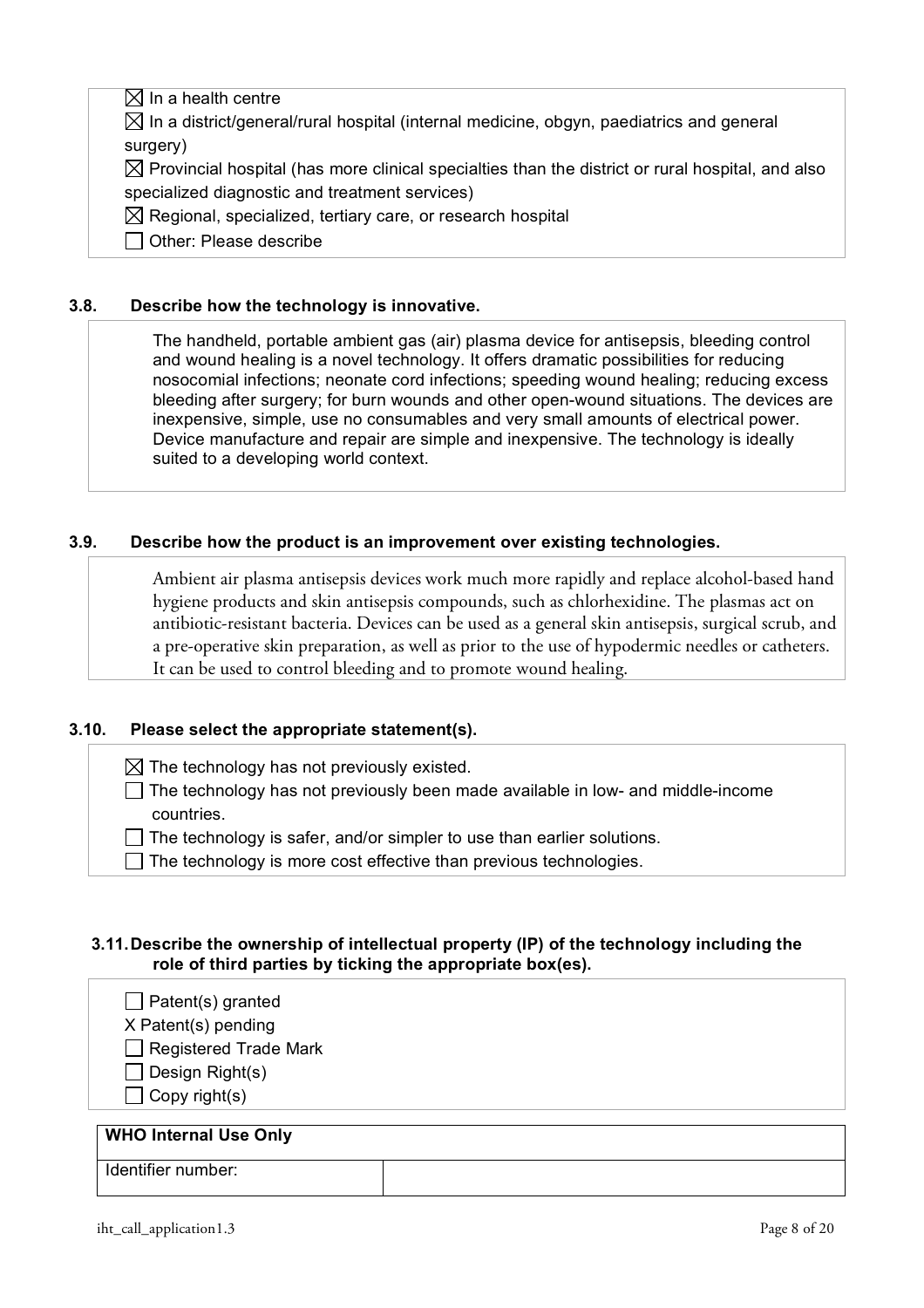# $\Box$  Licensed IP

□ Business/trade secret

 $\Box$  Test data protection

No protection applied for

Other: Please describe

Please provide further information such as patent or application number if applicable: MI (Max Planck Innovation, associated with the Max Planck Society, Germany) applications: 4063 WWT, PCT Patent Application; and 4073 WWT, EP Patent Application.

| <b>WHO Internal Use Only</b> |  |
|------------------------------|--|
| Identifier number:           |  |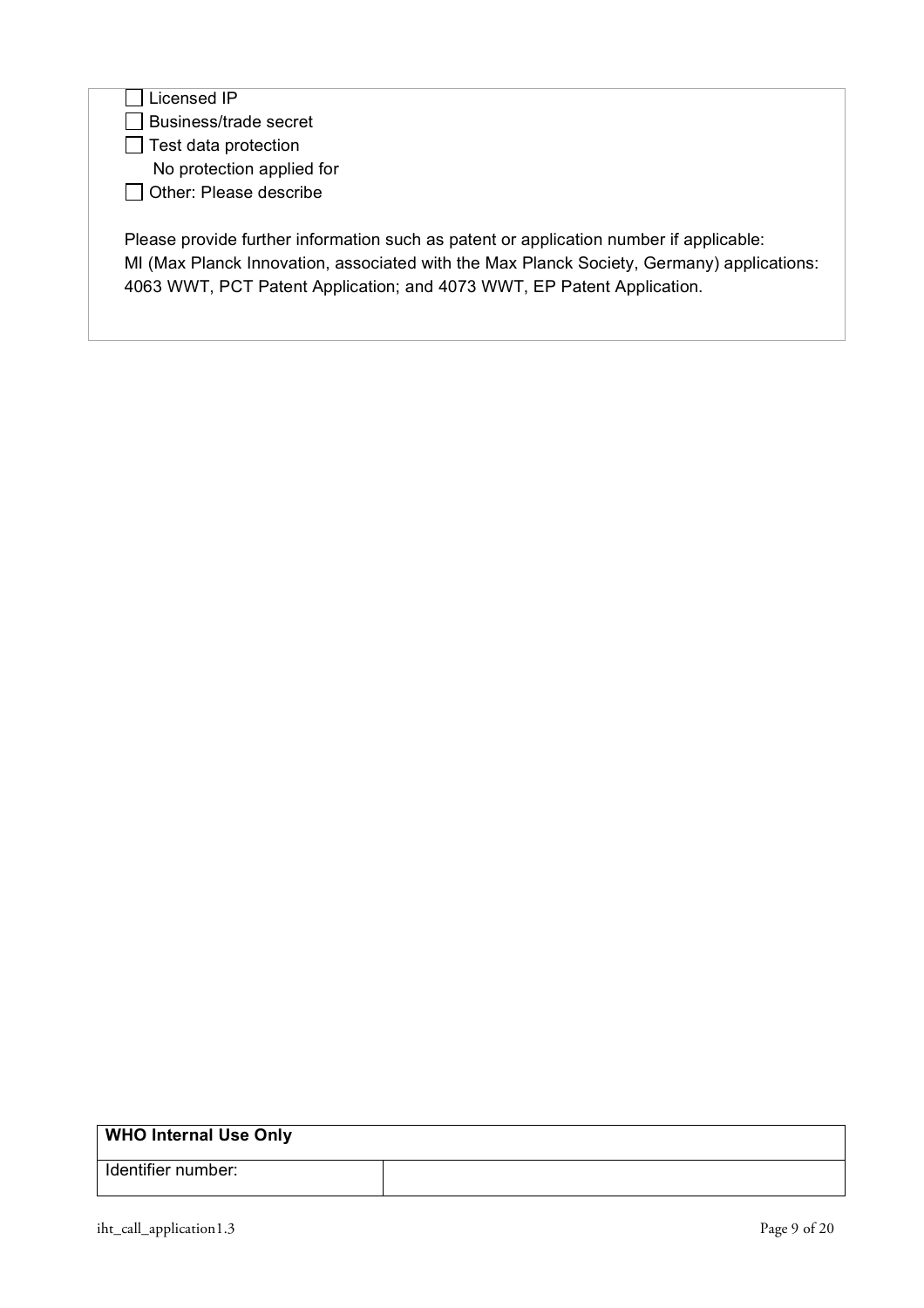# **4. Selection criteria information**

#### **In the following section answers are restricted to 200 characters.**

#### **4.1. Level of safety**

Is the technology associated with any particular risks to patients, users and/or the environment?

Yes  $\nabla$  No  $\nabla$ 

If yes, which?

The device amplifies low voltage (e.g., from batteries or line voltage) to high voltage, contained in the device. UV radiation and some possibly toxic compounds are created in low concentration.

Explain how these risks may be controlled. The device is designed to shield patient from electrical hazard. UV/gas toxicity has been demonstrated to be minimal if device is not abused.

### **4.2. How does the technology address the health concern in question?**

a. What is the potential impact on the health problem? Device is designed to rapidly and safely kill microbes on skin/wounds and objects/surfaces, reducing infections and infection transmission, promoting healing, and

reducing bleeding.

b. Indicate what kind of patient could benefit from the technology and how. Carefully designed and applied ambient air plasmas prevent nosocomial infections;

eliminate infections in umbilical cords; minimize infections at injection/wound/catheter

sites; prevent bleeding; and promote wound healing.

- c. Which countries or specific regions could benefit from the technology at least in principle? All.
- d. Does the technology have an impact on quality of life? No negative impacts are anticipated.
- e. Indicate any data, articles or reports supporting the effectiveness of the proposed solution in Annex D.

 $\boxtimes$  Information provided in Annex D.

#### **4.3. How is the technology suited to local infrastructure in resource-limited settings?**

- a. Describe the setting or the health care facility in which the technology can be used. The technology can be used in any setting, including in the home.
- b. Describe features that may be of particular importance to low- and middle-income countries.

#### **WHO Internal Use Only**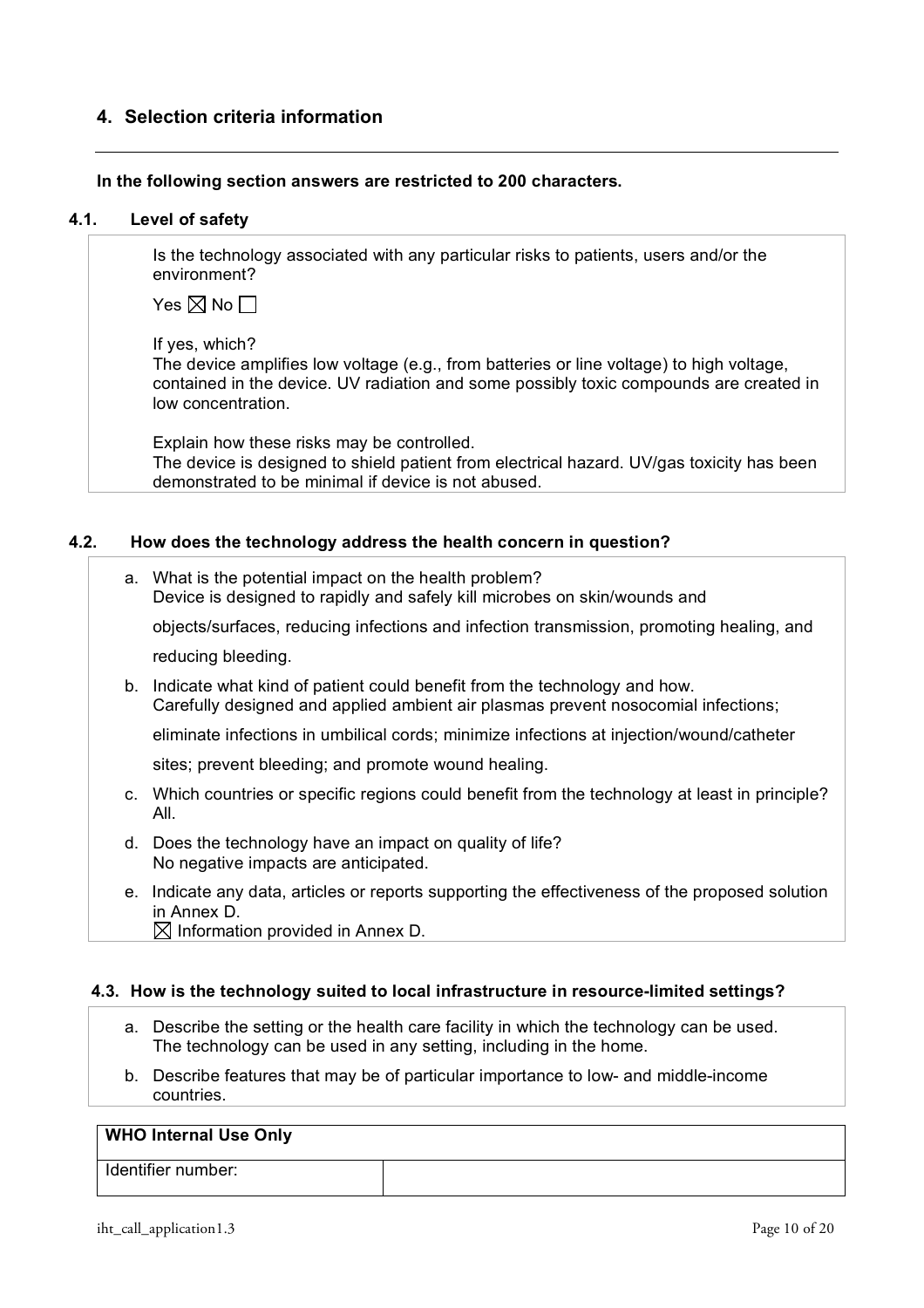Although the technology is in prototype stage so costs are estimated, we estimate capital cost of the device can be as low as ~\$100 USD for simple implementations either manufactured in large quantities or assembled locally by technicians to perhaps several \$1000 USD for more complex and larger versions. The device has simple operation requiring little specialized training. There are no moving parts and manufacture and repair are likely to be simple. There are no consumables other than electricity or possibly rechargeable batteries.

- c. Describe electric power, water supply, temperature conditions, information technology and/or other operational requirements. Power use is minimal (~1-5W) for tens of seconds per application). No water is required. Temperature and humidity conditions appear to have minimal effects. There are no information technology requirements and no special operational requirements. d. Indicate whether, and in what way, existing infrastructure may need to change to
- accommodate the introduction of the technology. None.

## **4.4. Use and maintenance**

- a. Explain the operation of the device. In the absence of available electricity, the device can operate off a battery. The battery powers a circuit to create a high voltage, low current waveform applied to an insulated electrode. The device creates an air plasma several mm deep that is placed near skin/wound/surface to be treated.. b. What training or skill level is required for using the technology? Minimal. c. Does the technology have any labor saving advantages? Explain.
- No. d. What training or skill level is required for maintenance of the technology? Elementary electrician skills, including soldering and circuit board repair.
- e. Describe the product in terms of weight and size. Is it portable? Device is handheld, cylindrical, and ~0.2 kg.

#### **4.5. Cost-effectiveness and affordability**

a. What costs are associated with the use of this technology (installation, consumables, maintenance)? Device cost is likely to be low - we estimate the simplest devices to be  $\sim$ \$100 USD if

locally assembled. Power requirements are on the order of 1-5W. Rechargeable batteries

may be required.

b. Describe why this technology is cost-effective; for example does it provide greater health

## **WHO Internal Use Only**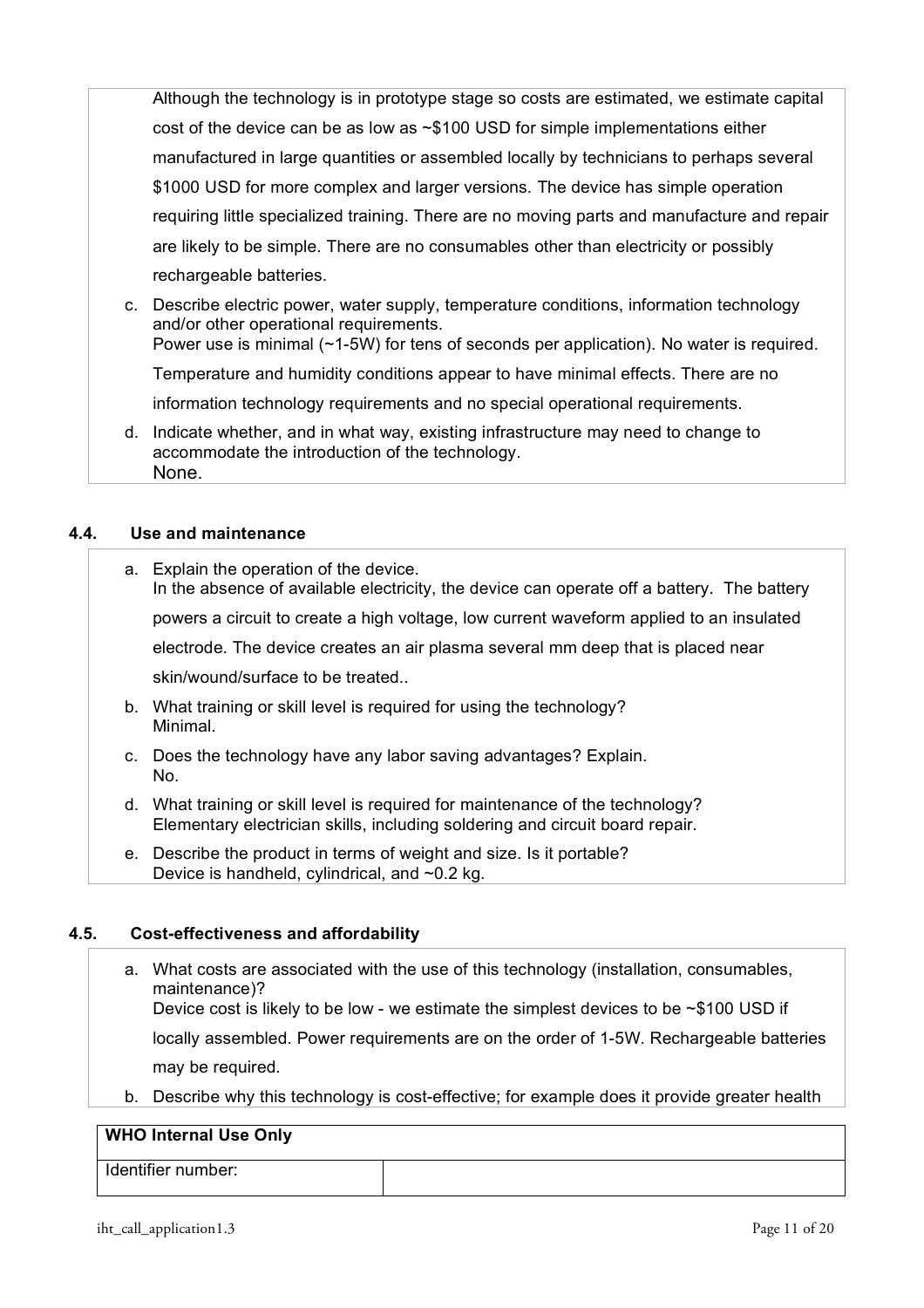benefit than existing technologies at a reduced cost? Replaces various chemical/drug approaches.

c. What is the estimated life-time of the device? 5-7 years.

## **4.6. Cultural and social acceptability**

- a. Describe the expected/known social and cultural acceptability of the technology. Possible advantage in Muslim populations as the technology could replace alcohol-based antiseptics, and as it operates through fabric, could allow arm antisepsis without baring skin above wrists.
- b. In Annex E, indicate any data, articles or reports supporting the social and cultural acceptability of the technology.
- c. What are the possible barriers for acceptance of the technology? No known barriers.

| <b>WHO Internal Use Only</b> |  |
|------------------------------|--|
| Identifier number:           |  |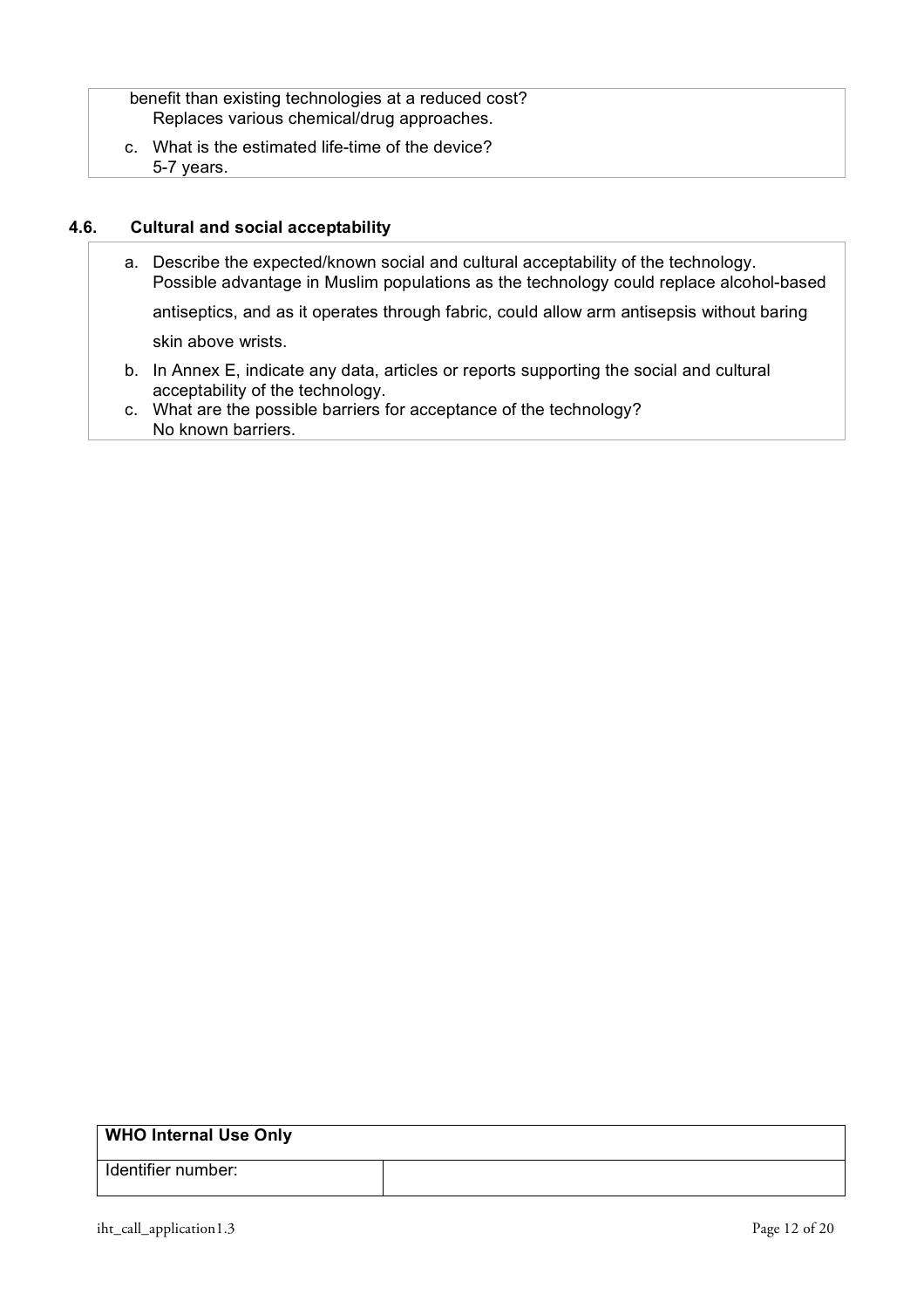# **5. Time to market**

# **5.1. Is the product ready for commercialization in low- and middle-income countries? Yes**  $\Box$  No  $\boxtimes$

If no, how soon could it be commercialized and what product development would be necessary?

2-5 years estimated. The technology needs to go through standard regulatory certification.

### **5.2. What if any challenges are foreseen to make this technology available in low- and middle-income countries? Please tick the appropriate boxes and provide additional details where applicable. (300 characters maximum per ticked box)**

| Financing                                                                                                                                                                                                                 |
|---------------------------------------------------------------------------------------------------------------------------------------------------------------------------------------------------------------------------|
| $\boxtimes$ Manufacturing partners<br>Ideally, devices should be manufactured in targeted low- and middle-income country. The<br>device is constructed of relatively simple parts that are amenable to a cottage-industry |
| model.                                                                                                                                                                                                                    |
| $\boxtimes$ Distribution channels                                                                                                                                                                                         |
| The devices need to be distributed where they can be used.                                                                                                                                                                |
| Procurement                                                                                                                                                                                                               |
| $\boxtimes$ Intellectual property rights                                                                                                                                                                                  |
| Some patents exist and patent applications have been made for some versions of the                                                                                                                                        |
| device.                                                                                                                                                                                                                   |
| $\boxtimes$ Other: Please specify                                                                                                                                                                                         |
| The technology should be introduced to low- and middle-income country medical schools<br>and technical school/universities so the expertise for manufacture, use and repair are<br>indigenous.                            |

| <b>WHO Internal Use Only</b> |  |
|------------------------------|--|
| Identifier number:           |  |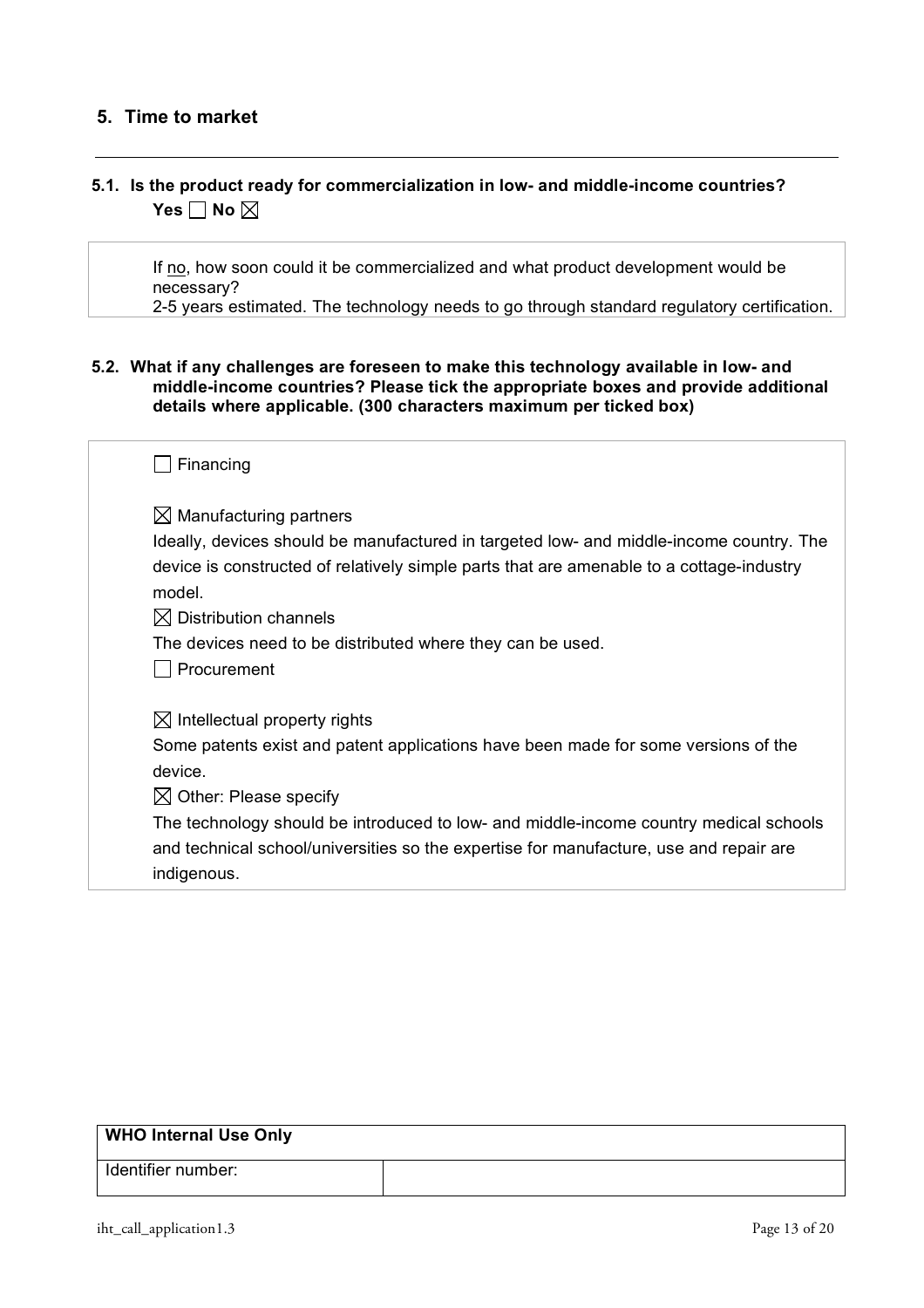# **6. References**

For commercialized products:

Please provide 3 references from professionals in institutions where the product is used.

For non- commercialized products:

Please provide 3 professional references.

| Name of reference |                      | Michael Kong                                                       |
|-------------------|----------------------|--------------------------------------------------------------------|
| Title             |                      | Professor                                                          |
| E-mail address    |                      | M.G.Kong@lboro.ac.uk                                               |
| Telephone         |                      | +44 (0) 1509 227075                                                |
| Mailing address   | Street Name and No.: | Dept. Electronic Electical Engineering,<br>Loughborough University |
|                   | City:                | Leicestershire                                                     |
|                   | Postcode:            | <b>LE11 3TU</b>                                                    |
|                   | Country:             | UK                                                                 |

| Name of reference |                      | K.-D. Weltmann             |
|-------------------|----------------------|----------------------------|
| Title             |                      | Prof. Dr.                  |
| E-mail address    |                      | weltmann@inp-greifswald.de |
| Telephone         |                      | +49 (03834) 554 310        |
| Mailing address   | Street Name and No.: | INP Greifswald e.V., 17489 |
|                   | City:                | Greifswald                 |
|                   | Postcode:            | 17489                      |
|                   | Country:             | Germany                    |

| Name of reference |                      | Alex Fridman                                                                   |
|-------------------|----------------------|--------------------------------------------------------------------------------|
| Title             |                      | Professor                                                                      |
| E-mail address    |                      | fridman@drexel.edu                                                             |
| Telephone         |                      | +1 215.895.1542                                                                |
| Mailing address   | Street Name and No.: | A. J. Drexel Plasma Institute,<br>34th St. and Lancaster Ave Drexel University |
|                   | City:                | Philadelphia PA                                                                |
|                   | Postcode:            | 19104                                                                          |
|                   | Country:             | <b>USA</b>                                                                     |

| <b>WHO Internal Use Only</b> |  |
|------------------------------|--|
| Identifier number:           |  |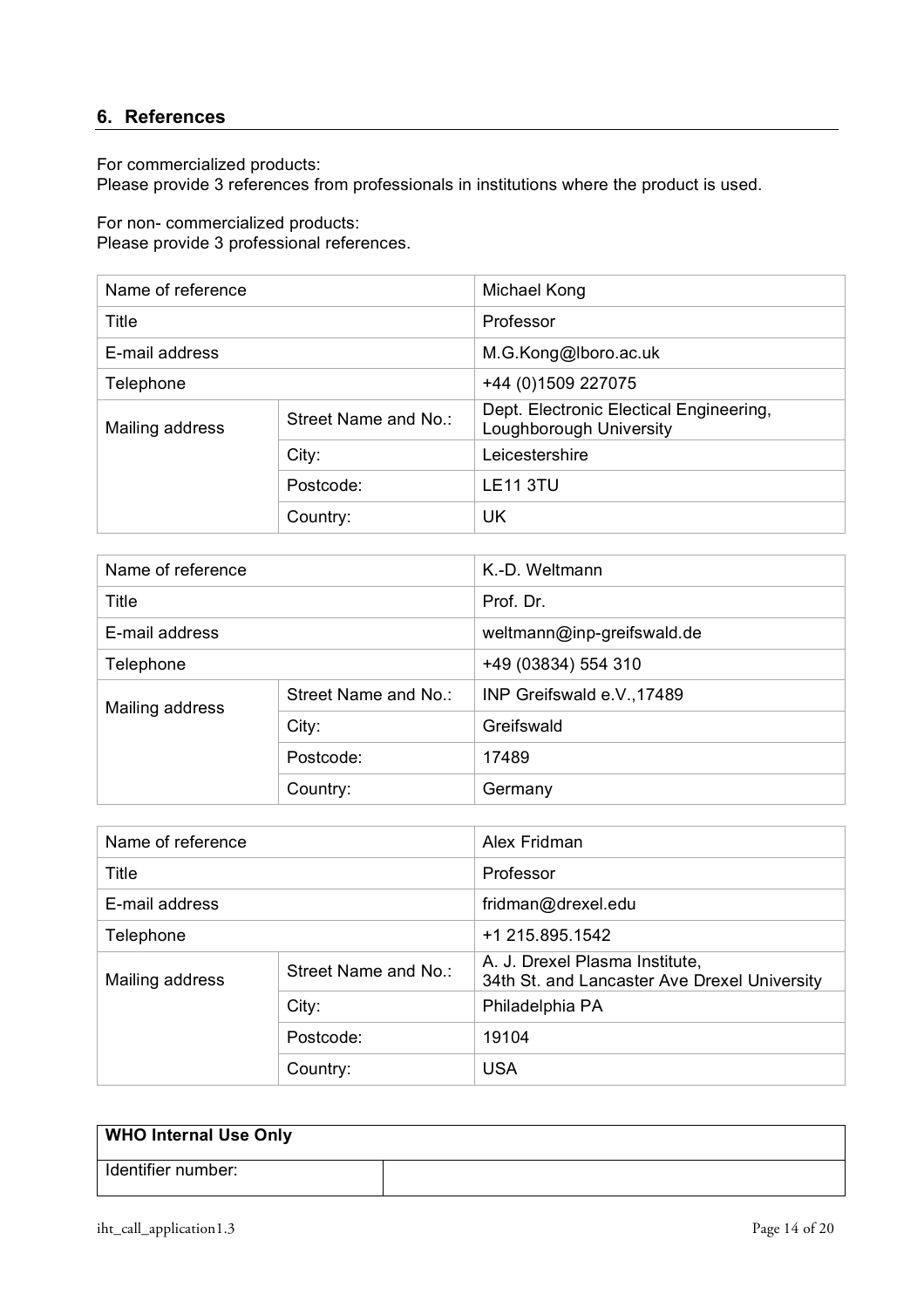# **Annex A**

**List of countries where the product is currently commercially available (please list in alphabetical order).**

| Identifier number: |  |
|--------------------|--|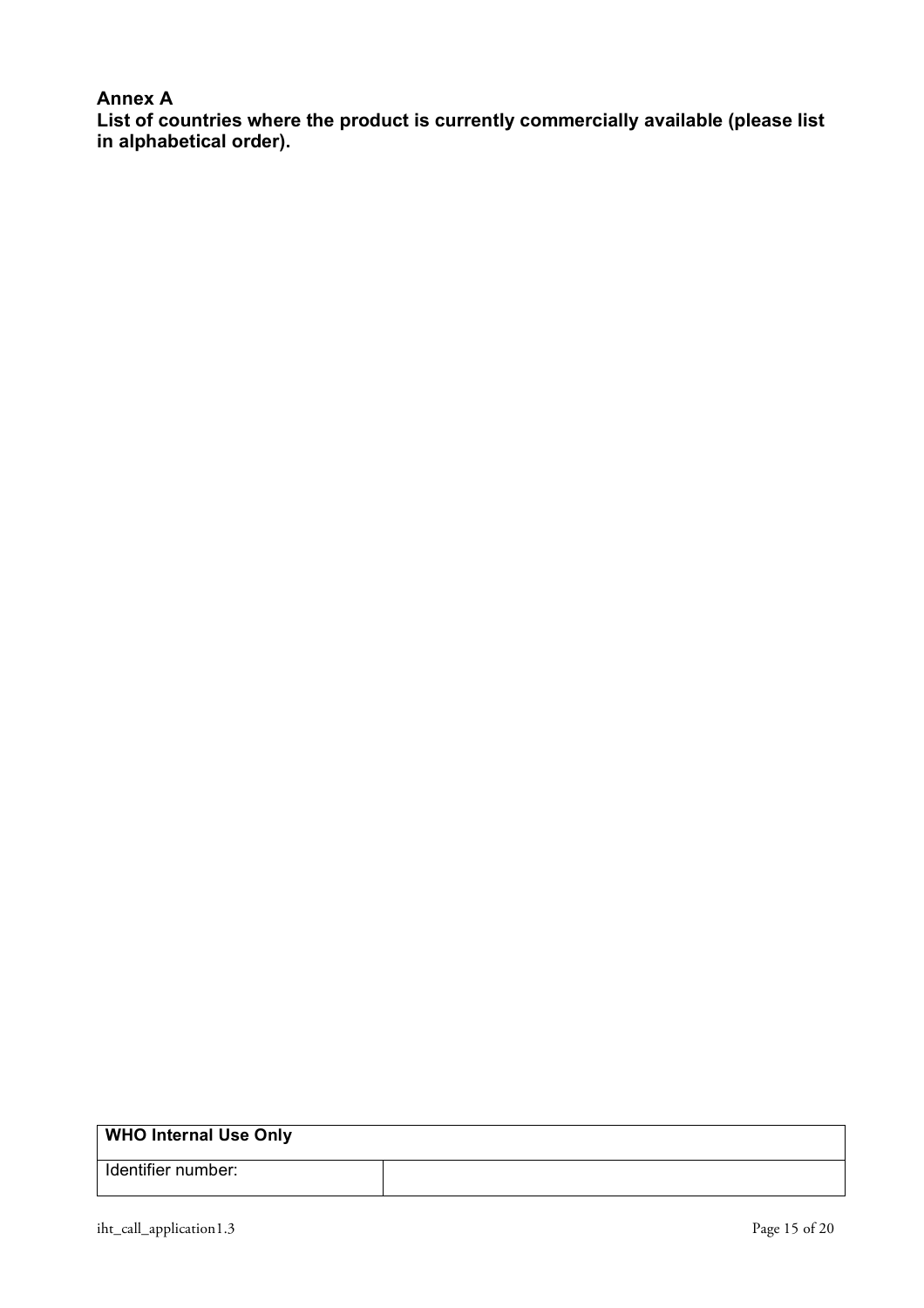# **Annex B**

**List of countries where regulatory conformity assessment has been undertaken (please list in alphabetical order)**

**Germany** USA

| <b>WHO Internal Use Only</b> |  |
|------------------------------|--|
| Identifier number:           |  |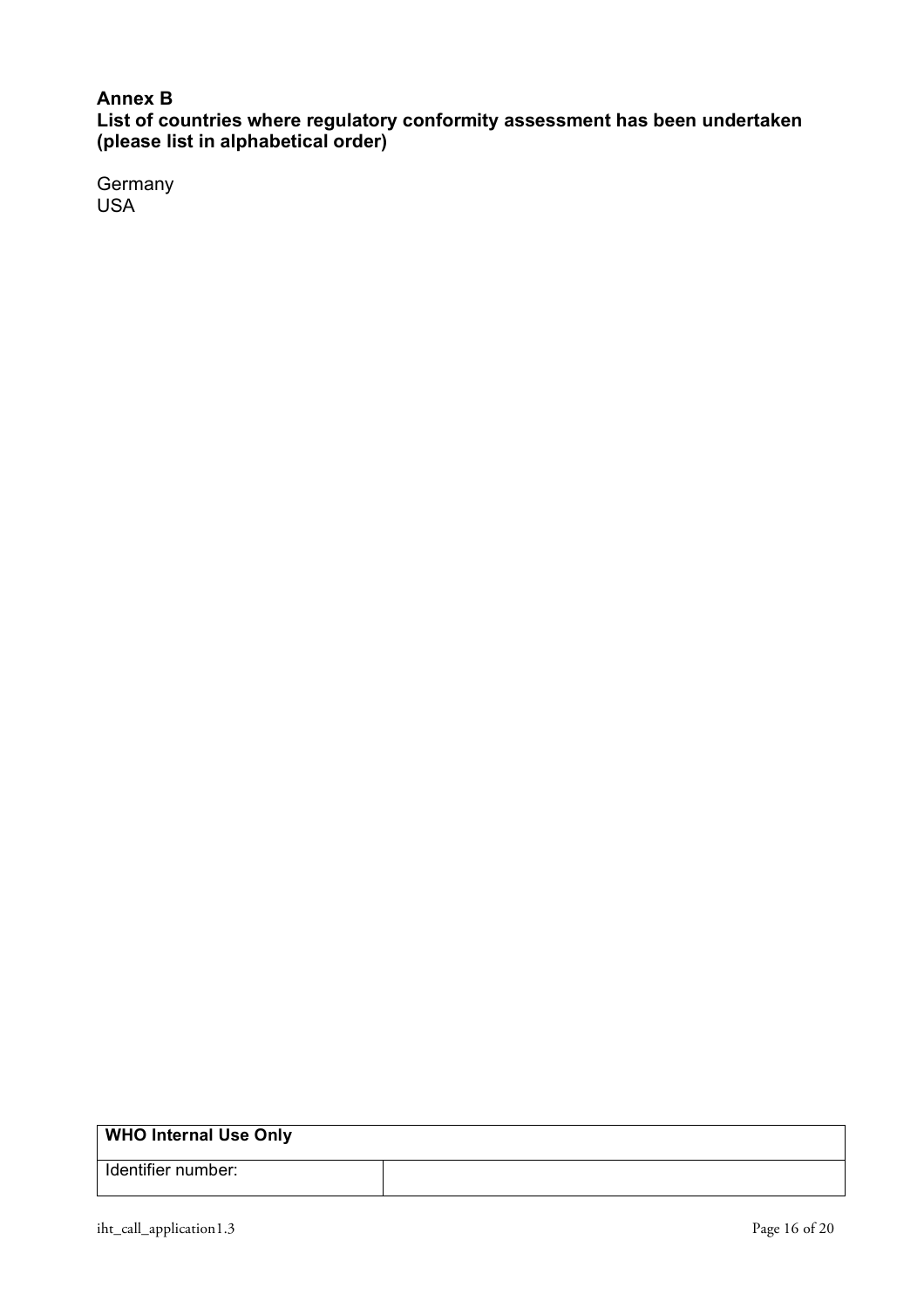# **Annex C Articles, data or reports supporting the effectiveness of the proposed solution**

1. G. Fridman, G. Friedman, A. Gutsol, A.B. Shekhter, V.N. Vasilets and A. Fridman, Appled Plasma Medicine, Plasma Processes and Polymers, 5, 503-533, 2008.

2. M. Laroussi, Low Temperature Plasmas for Medicine?, IEEE Trans. Plasma Science, 37(6), 714-725, 2009.

3. G. E. Morfill, T. Shimizu, B. Steffes and H.-U. Schmidt, Nosocomial infections - a new approach towards preventive medicine using plasmas, New J. Physics, 11, 115019, 2009.

4. G.E. Morfill, M.G. Kong, J.L. Zimmerman, Focus on Plasma Medicine, New J. Physics, 11, 115011, 2009.

5. M.G. Kong, G. Kroesen, T. Nosenko, T. Shimizu, J. Van Dijk, and J.L. Zimmerman, Plasma medicine: an introductory review, New J. Physics, 11, 115012, 2009.

| <b>WHO Internal Use Only</b> |  |
|------------------------------|--|
| Identifier number:           |  |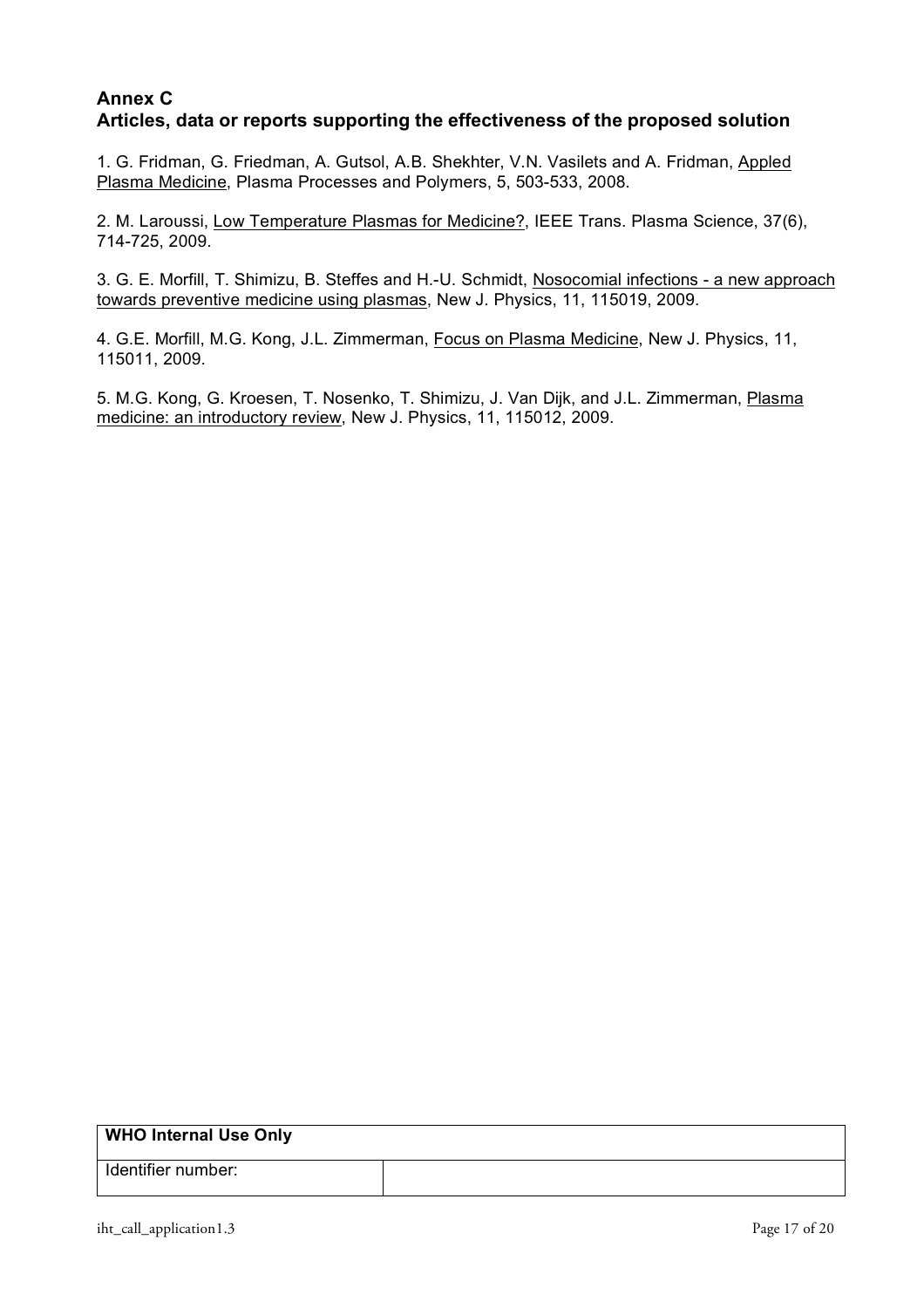**Annex D**

**Data, articles or reports that support the social and cultural acceptability of the technology**

| <b>WHO Internal Use Only</b> |  |
|------------------------------|--|
| Identifier number:           |  |